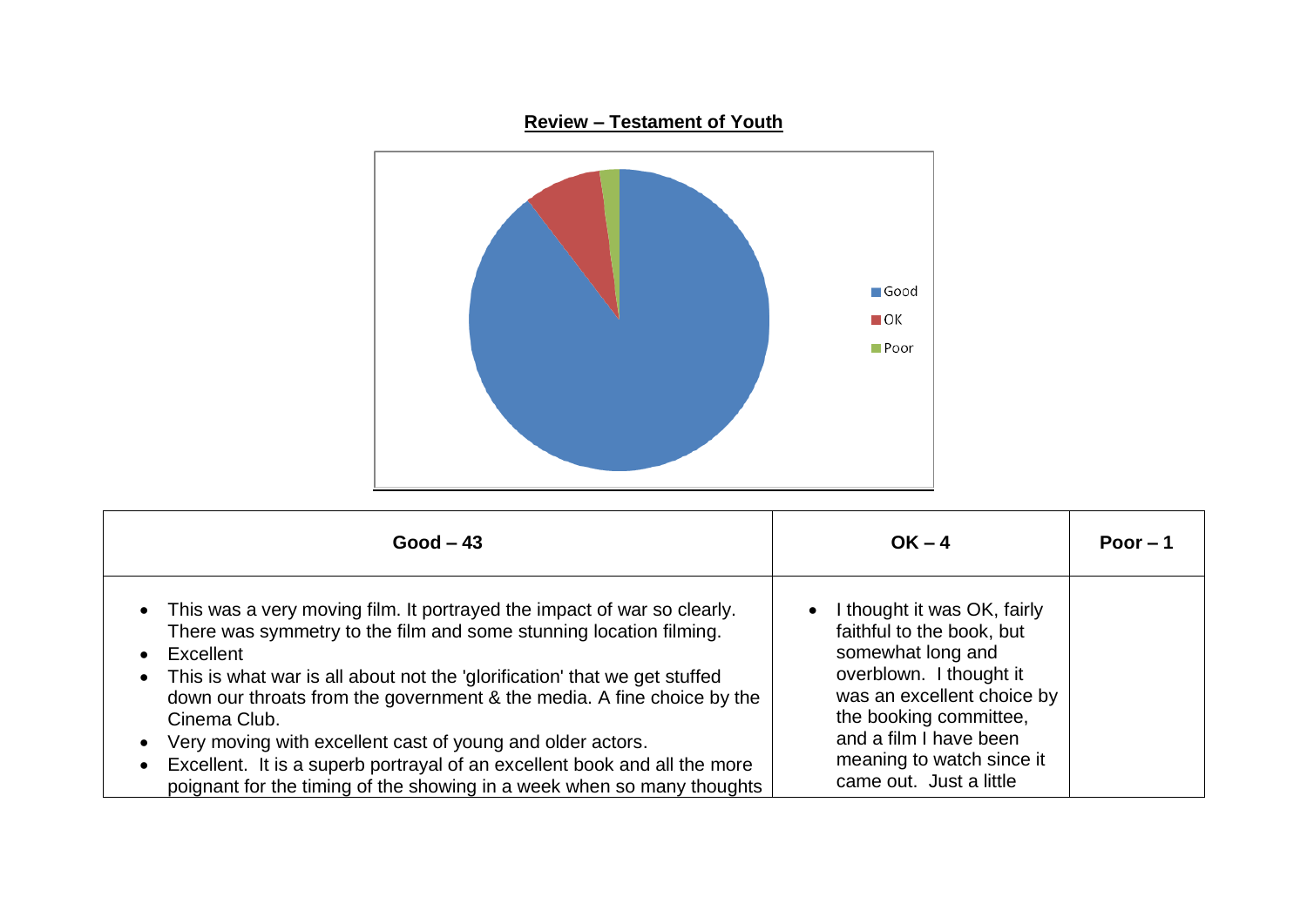are focussed on the victims of war. We sensed the dramatic impact of the film on the whole audience.

- I thought the film last night was excellent, enjoyed it very much.
- Thought it was very good.
- Good. Beautifully filmed, sensitive acting, very moving storytelling. Thank you and thanks to our chairman for his helpful introduction.
- Although some of the scenes were very short and didn't allow for the development of the relationships.
- Oh the gaffes, and the problem of portraying 18 year-olds. But a relief amidst the latent jingoism of 'remembrance' to hear a contrary voice.
- Very good, a moving story, beautifully photographed.
- Did anyone else spot that the "violets" growing in the woods were actually big blue pansies? Probably from the garden centre ! Good film, enjoyed it,
- Saw film when it was initially released with great deal of trepidation as the book had had a profound impact on me when I first read it many moons ago. Inevitably a great deal was omitted in the film, although I felt the essential mood of the book was captured well. Two goods from us for the film, but I do urge everyone who enjoyed it to get the full story and read Vera Brittain's wonderful book.
- Excellent film. Powerful and moving.
- Excellent performances, powerful storyline.
- We all enjoyed the film with its poignant feel. Well acted and edited. A pity the aspect was not set up correctly: very thin people and oval wheels!
- Very good indeed.
- I thought the film was very well made, totally absorbing and portrayed the futility of war in a more sympathetic way than some I've seen.
- Not enjoyable, but very thought provoking, with terrible scenes reminding us in stark detail of man's inhumanity to man. Dreadful. Beautifully shot, with exquisite attention to detail and amazing

disappointed as, while hard hitting and thought provoking, with tighter direction it could have been even better.

- While very moving, the film was overly stylised and idealistic, lacking the harder political edge of Vera Brittain's books.
- Didn't really add anything to the body of film which already references the First World War and the acting in the earlier part of the film felt very stiff indeed. Really disappointingly syrupy music from the usually excellent Max Richter.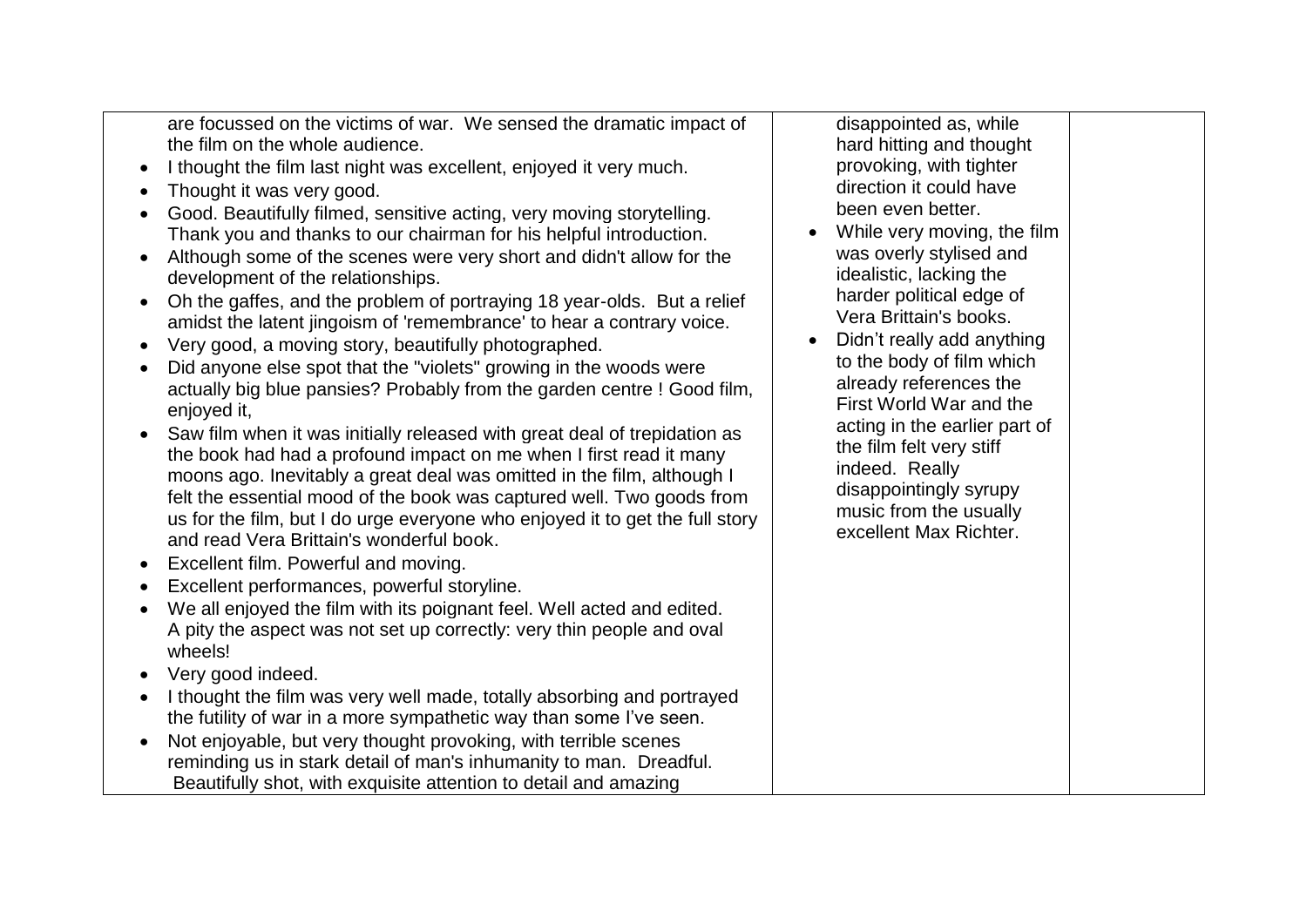| portrayals of the characters by all of the actors. A very poignant and         |  |
|--------------------------------------------------------------------------------|--|
| pertinent choice in Remembrance week. We all went home in a very               |  |
| sombre mood.                                                                   |  |
| A powerful and moving indictment of the futility of war. "For nobler men       |  |
| may yet redeem our clay when we and war together, one wise day,                |  |
| have passed away" VB 1933.                                                     |  |
| We thought it was very good. I thought it seemed to evoke the feeling of       |  |
| the period and tell the story in a straightforward but moving manner. We       |  |
| seemed always to know what was going on in her mind. The most                  |  |
| moving images were those of the places now empty of the young men              |  |
| who had died towards the end of the film. Thank you for showing it.            |  |
| A very moving film, both in its portrayal of life and death in the trenches    |  |
| and in the field hospitals, and the profound effect on those at home. It'll    |  |
| all be over by Christmas'! Great photography and Vera was a star               |  |
| We thought it was very good. I thought it seemed to evoke the feeling          |  |
| of the period and tell the story in a straightforward but moving manner.       |  |
| We seemed always to know what was going on in her mind. The most               |  |
| moving images were those of the places now empty of the young men              |  |
| who had died towards the end of the film. Thank you for showing it.            |  |
| Very good.                                                                     |  |
| The film was so well done, acting phenomenal. Made us want to read             |  |
| the book. Thank you for choosing it.                                           |  |
| It was a powerful film with a gripping and moving story, though in the         |  |
| early stages I found it quite difficult to establish the characters. I thought |  |
| the aid stations and hospital scenes particularly well portrayed and very      |  |
| harrowing. The marked contrast between the idyllic English countryside         |  |
| and the horror of the trenches was very effective. Yes, the reference to       |  |
| the flu epidemic was strange as that didn't transpire until 1918. It killed a  |  |
| quarter of a million people in the UK alone.                                   |  |
| Very good; handled very well as it is such a difficult subject.                |  |
| Enlightening about a tiny part of WWI with the contrast between home           |  |
| and the front starkly focused.                                                 |  |